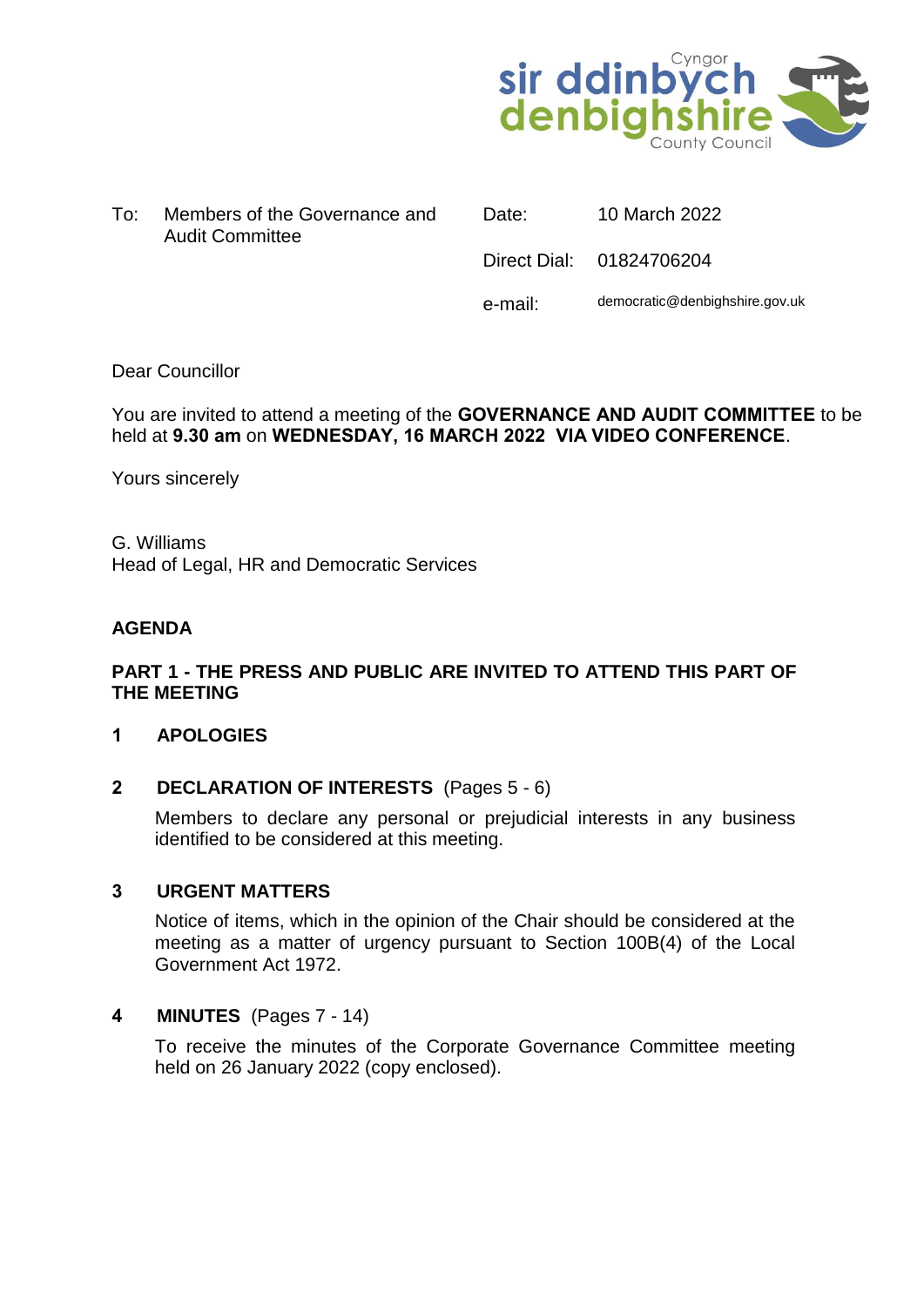## **5 REVIEW OF COMMISSIONING OLDER PEOPLE'S CARE HOME PLACEMENTS** (Pages 15 - 88)

To receive the review conducted by Audit Wales in to the Commissioning of Older People's Care Home Placements by North Wales Councils and Betsi Cadwaladr University Health Board (copy enclosed).

# **6 CONSTITUTION UPDATE** (Pages 89 - 126)

To receive a report on the updates required to the Constitution as a result of changes to legislation (copy enclosed).

# **7 CONSTITUTION GUIDE** (Pages 127 - 172)

To receive a report on the ordinary language guide to the Constitution (copy enclosed).

## **8 LAY MEMBERS OF GOVERNANCE AND AUDIT COMMITTEE** (Pages 173 - 176)

To receive a report on the need to recruit lay persons to sit on the Committee following the local government election in May 2022 (copy enclosed).

#### **9 INTERNAL AUDIT UPDATE** (Pages 177 - 204)

To consider a report by the Head of Internal Audit (copy enclosed) updating members on Internal Audit progress.

#### **10 ANNUAL COMPLAINTS REPORT 2020-21** (Pages 205 - 230)

To receive a report providing assurance on the complaints handling process (Copy enclosed).

#### **11 ANNUAL AUDIT SUMMARY** (Pages 231 - 242)

To receive the Annual Audit Summary for Denbighshire County Council produced by Audit Wales and sent to the Leader and Chief Executive of the Council (copy enclosed).

## **12 GOVERNANCE AND AUDIT COMMITTEE WORK PROGRAMME** (Pages 243 - 248)

To consider the committee's forward work programme (copy enclosed).

#### **13 FOR INFORMATION - AUDIT WALES REPORT** (Pages 249 - 260)

To receive a report on Delivering Sustained Performance Improvement (copy enclosed).